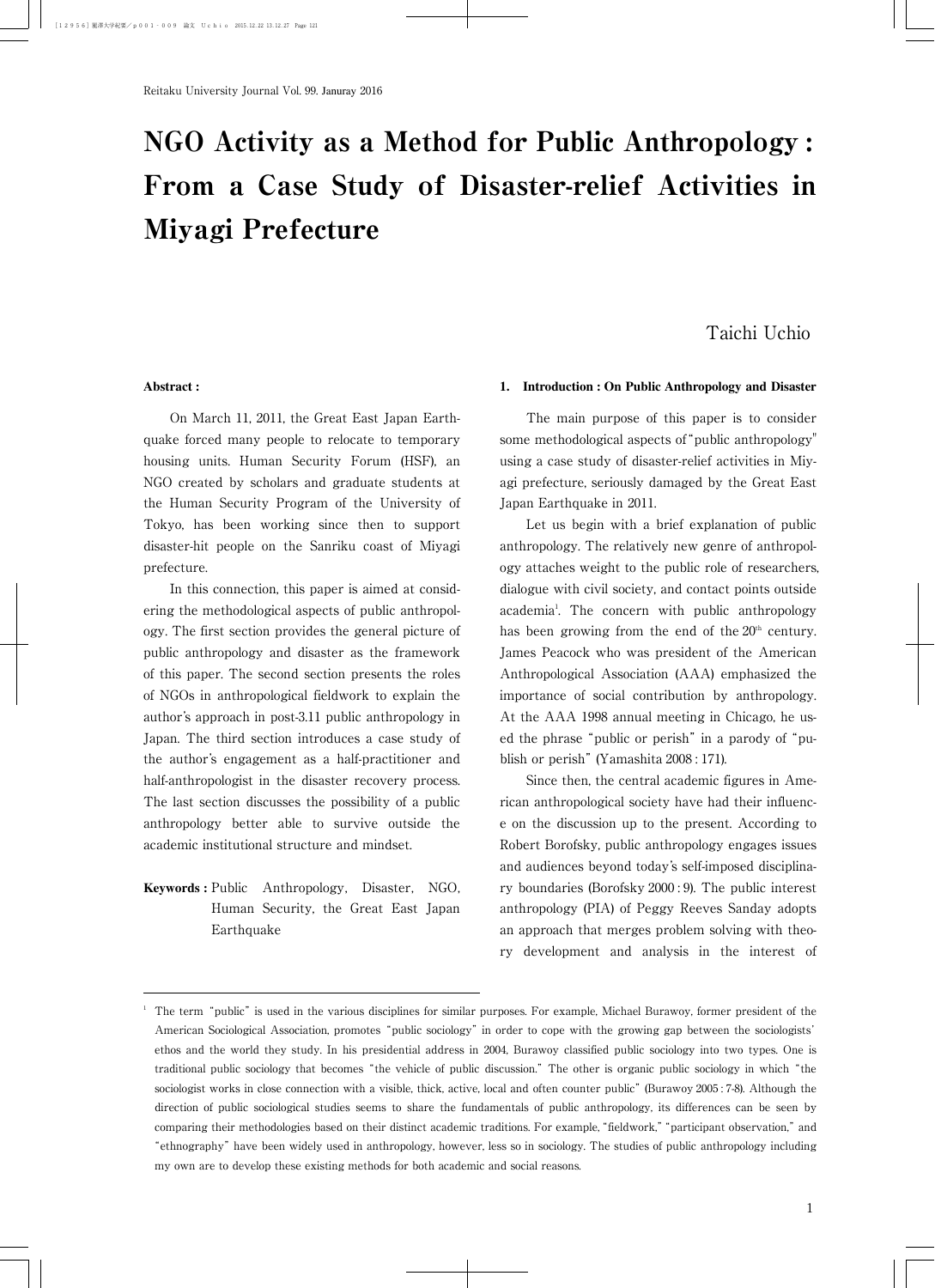change motivated by a commitment to social justice, racial harmony, equality, human rights and wellbeing (Sanday 2003 : 2). And in the writings of George Marcus, public anthropology is an anthropology whose primary"*raison d' être*"and prestige lies in the direct and tangible contribution that it is making to certain issues and events of the world (Marcus 2005 : 687). Other than these three, more anthropologists have participated in the debate on public anthropology mainly in the U. S. since the 2000 s (Purcell 2000, Lamphere 2004, Lassiter 2008).

Mirroring these developments, Japanese anthropologists also initiated concrete studies of public anthropology on topics such as multicultural coexistence and the impact of globalization in Japan (Shima et al. 2009, Yamashita 2011). And because of "the 3. 11 disaster,"2011 became a pivotal year for public anthropology in Japan.

Three months after the disaster, the Japanese Society for Cultural Anthropology published an article titled"Higashi nihon daishinsai ni yosete (On the Great East Japan Earthquake)."This article put forward a simple but sharp question: "What can anthropologists do?"(Ichinosawa et al. 2011). This has actually been the key question for anthropologists facing disasters for many years.

Even before the dawn of public anthropology, as Susanna Hoffman and Anthony Oliver-Smith indicate, considerable disaster research has actually been undertaken in the context of assistance. They foreground two matters in the anthropological study of disaster," (1) what anthropology can do for disaster management as well as research, particularly regarding the moral issue of aid and (2) the ever-present specter to the more academic side of anthropology of the connection between theory and practice (Hoffman and Oliver-Smith 2001 : 14)." In more recent years, Ilan Kelman and JC Gaillard mention"disaster -related public anthropology" in their work. According to them, there are four cross-cutting themes which anthropologists can use when offering public service related to disasters : (1) The rights and responsibilities of anthropologists in their work and people affected by anthropologists and anthropology ; (2) The root causes of disaster that refer to the vulnerability conditions ; (3) Community-based approaches

that include applying the research results ; (4) Lifelong learning and exchange as an ongoing process with relevance to people's day-to-day lives (Kelman and Gaillard 2009 : 132-133).

Having considered the framework of this paper, we will now take a look at public anthropology after the Great East Japan Earthquake and the author's approach.

### **2. NGO activity as a research method of anthropological fieldwork**

At 8 pm on April 20, 2014, a 45-minute lecture on public anthropology was televised as a program of the Open University of Japan. The lecturer was Shinji Yamashita, a professor emeritus at the University of Tokyo. In the program, he introduced two major types of public anthropology used after 3. 11 in Japan. One is the officially-commissioned public anthropology (Kansei Kōkyō Jinruigaku, as Yamashita calls it<sup>2</sup>). The representative example is a research project on disaster-affected intangible folk cultural assets by the Center for Northeast Asian Studies at Tohoku University. The project was realized by a commission from Miyagi prefecture. The research team, whose leader was Hiroki Takakura, conducted qualitative research to check the damage done to traditional events along the coastal area of the prefecture from north to south. The results of this research have already been published (Takakura and Takizawa 2013).

In contrast to this kind of top-down officiallycommissioned public anthropology, another type is the grass-roots public anthropology which is rather bottom-up. In this context, Yamashita introduced a disaster relief NGO called Human Security Forum (HSF) as an example and I participated in the same broadcast program as an interviewee from the NGO. I will analyze this case study in the next section.

The proponents of officially-commissioned public anthropology tend to be professional scholars or the specialized institutions employing those scholars because the social credibility that accompanies a trusted name, actual past achievements, and responsibility are prerequisites for public agencies to commission research. Thus, an unknown graduate student such

<sup>2</sup> Additionally, Yamashita used the term in his writing on public anthropology (Yamashita 2014 : 13).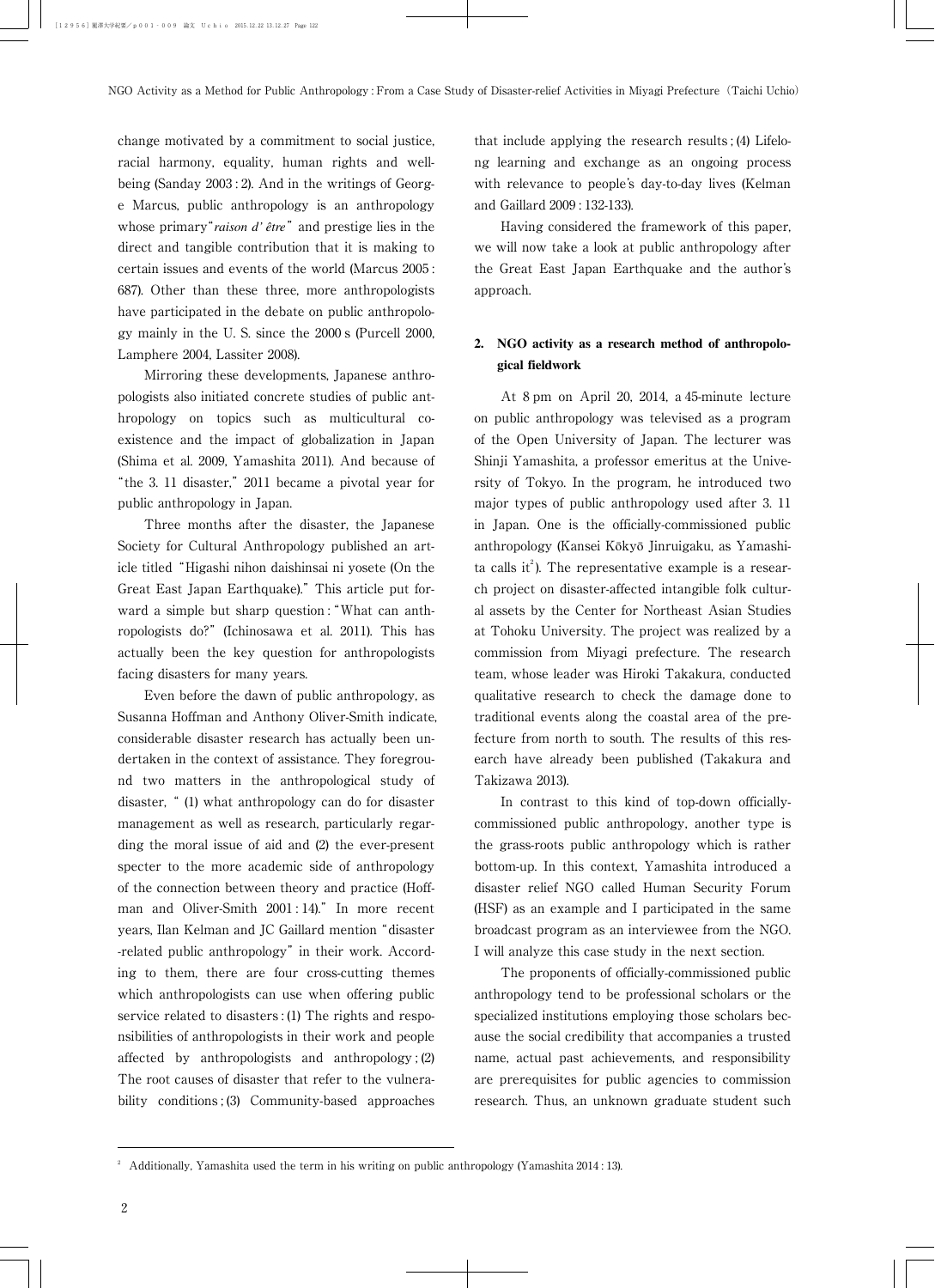as myself at the time is unlikely to receive an official commission. As a substitute for this type of public anthropology, what I have attempted has been managing a new-born NGO and turning myself into an actor in the public space. Based on this, I would like to consider the possibility of the use of an NGO as a vehicle for public anthropology at a grass-roots level.

When we use NGOs as a method for anthropological fieldwork, the point is that civil activity and academic research are integrated to promote a social contribution. Therefore, it engenders the participation of more diverse stakeholders than a solo-observer style of fieldwork. Once an NGO project designed by an anthropologist is initiated, it involves recipients from the project, supporters of the recipient, sponsors of the supporters, and the anthropologist him/herself.

Before we delve into the case study, we should add a few words about the relationship between NGO activities and anthropological studies. NGOs have mainly provided a subject of study or an analytical perspective to view the surrounding society for anthropologists (Fisher 1991, Miura 2001). However, comparatively speaking, this kind of organization has not been positively evaluated as a tool for fieldwork.

To be sure, there have been anthropologists who engaged in establishing NGOs. For example, the research conducted by Jiro Kawakita, an early Japanese anthropologist, served in 1953 as a trigger to establish Himaraya Hozen Kyōkai (IHC: The Institute for Himalayan Conservation), and he himself became the founder (Kawakita 1974, IHC 2015). Paul Farmer co-founded Partners in Health (PIH) in order to provide health care to the most impoverished people in a mountainous area of Haiti in 1987 and now it has expanded its area of activity in the world (Farmer 2003, Kidder 2009). Nancy Scheper-Hughes launched Organs Watch with her co-workers in 1999 as a stopgap organization to monitor the global organ trafficking business (Scheper-Hughes 2008).

Although each preceding case represents a unique style of engagement and contribution by anthropologists, they remain independent from one another. Therefore, what seems to be lacking is an attempt to refine the debate on the modality of the relationship between NGO activity and anthropological fieldwork as a systematic methodology for the future of anthropology (at least public anthropology). This paper is aimed at stirring up further discussion through the example of the Great East Japan Earthquake.

#### **3. A Case Study : Disaster-relief Activities by a University-based NGO**

In 2011, widespread destruction of Tōhoku Pacific coastal areas by the March 11 th Great East Japan Earthquake resulted in 18,466 dead and missing as of July 10, 2015, forcing those who survived to relocate to temporary housing. In those temporary housing estates, communities of disaster-affected people have been formed and they have become places for support activities by NGOs and volunteers.

First of all, we will focus our attention on Human Security Forum (HSF), which is an NGO formed in 2011 and the fieldwork site for this study. HSF was created by scholars and graduate students at the Human Security Program of the University of Tokyo. At the time, I was a doctoral student and served as one of the founders.

The concept of "human security" which underpins the organization is characterized by an emphasis on the security of individuals and communities as it has moved beyond traditional national security. The concept has evolved since the United Nations Development Program (UNDP) first began to popularize the term in *the 1994 Human Development Report*, which described seven categories of security : economic, food, health, environmental, personal, community, and political (UNDP 1994). Almost a decade later, the Commission on Human Security (CHS) went on to say that human security should focus on addressing "critical and pervasive threats" to the "vital core of all human lives"and added the freedom to live in dignity to the UNDP's dual freedoms from fear and want. CHS also defined the importance of five elements of human security : (1) it is people-centered ; (2) it is integrated with human development and human rights ; (3) it deals with a comprehensive set of threats ; (4) it engages actors beyond the government ; and (5) it proposes a twofold strategy of protection from above and empowerment from below (CHS 2003). A subsequent report to the UN Secretary General  $(A/66/763)$ , "Follow-up to General Assembly resolution  $64/291$  on human security" clearly expressed the position that the issues of human security are not only limited to the situation of developing countries but also developed countries. The Great East Japan Earthquake is recognized as one of the promi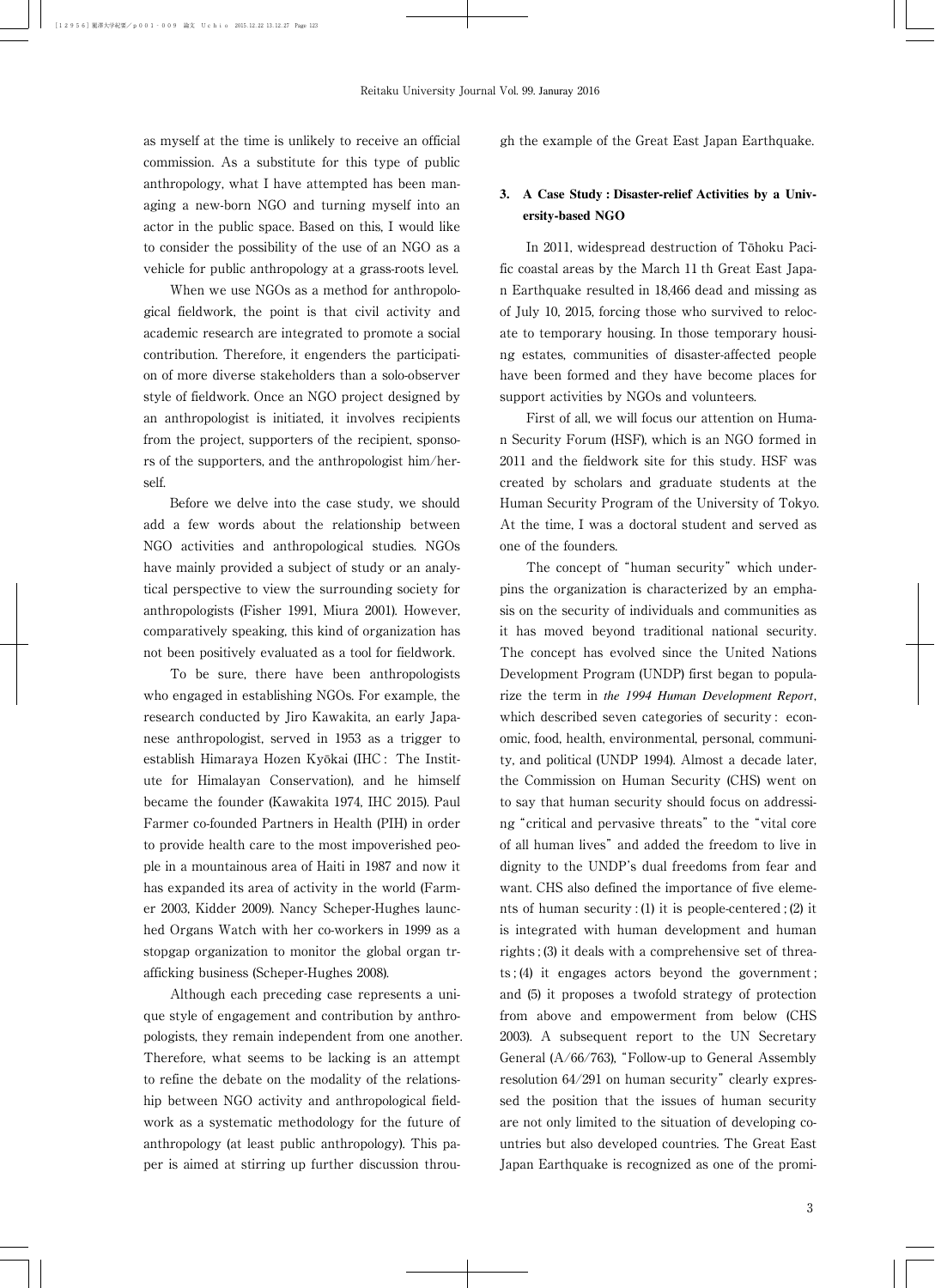nent examples of human security crises in developed countries (UN General Assembly 2012 : 5). Adopting the definition and usage of the concept in the international community, HSF strives to ensure the survival, livelihood and dignity of disaster-hit people.

Since the winter of 2011, HSF has embarked on the establishment of a Tōhoku branch in Tome city, which is located inland from the Sanriku coastal region of Miyagi prefecture with good access to devastated coastal regions such as Kesennuma city, Minami-Sanriku town and Ishinomaki city, where it has implemented long-term support activities for the disaster-affected people living in the area. I myself became involved in the disaster recovery process with HSF, which is legally separate from the university, in order to take on social contribution projects that are outside the mandate of universities as educational and research institutions. I was the first secretary general of the organization from its establishment until 2013.

In the HSF Tōhoku branch during my stay from December 2011 to May 2013, project money, staff members and local collaborators gathered together. A total of 9 members were hired to engage in the project operation. They were in their 20 s or 30 s and most of them were from outside the Tōhoku region and came to Miyagi to support the disaster-hit people. Half of them were students in undergraduate, master or doctoral courses. Around that time, staff members lived communally in a prefabricated accommodation facility that was provided by a local company. The branch office was a highly communicative environment and the staff kept work logs every day and shared their experiences of support activities.

I will now describe an empowerment project for disaster-hit children by HSF in detail. The project was called"House of the Future for Disaster-hit Children (Kodomo Mirai-kan Project)"and was co-sponsored by Toyota Foundation and Panasonic Education Foundation (a total of 18,750,000 yen for 3 years). The project was implemented in the assembly house of temporary housing estates from December 2011 until March 2015 and it reached a total number of more than 3,000 child users. There were usually two or three paid staff and university student volunteers to assist children's studies. It aimed to provide a platform for rebuilding sustainable communities for children and families in the affected area.

The project can be categorized in the realm of community-based education that is outside of a standard school setting. Thus, as the basic activities of study support continued and as the findings of action research accumulated, I and other staff started paying attention to the children's capacity and encouraging them to actively participate in the temporary housing community<sup>3</sup>. .

From the perspective of community development, HSF staff and the children sometimes went on night patrol for fire prevention, calling out warnings such as "Hi no yōjin (Beware of fire)!" or "Macchi ippon kaji no moto (A match may cause a fire)!" and striking clappers around the temporary housing units. Most temporary housing consists of prefabricated houses made of light-gauge steel and plywood. Because of its structural features, the residents feel much colder in the winter without heaters. However, the buildings are vulnerable to fire. This activity aimed to contribute to the prevention of fire disaster in the daily lives of residents following the earthquake. And that was not all : members of the community appreciated the activity and felt that the children's lively voices contributed to the vitalization of the community.

To take another example, the staff and the children organized community events such as a cooking class to which they invited the adult members. The main role of children was dropping flyers for these events into the post boxes of all temporary housing units. They also visited their neighbors and told them about each event. Consequently, many elderly people, including those living alone, joined in the events. From the perspective of human security, it is important to set up opportunities for intergenerational communication among temporary housing residents. As the 1995 Great Hanshin Awaji Earthquake revealed, elderly people in temporary housing who lack strong human relations are very likely to die alone [Sasaki and Ueno 1999 : 129]. In light of the lessons learnt from the past, child participation in

<sup>3</sup> As Rakesh Rajani stated in a UNICEF working paper, children and youths aged below twenty five years old comprise more than half of the world's population ; are the most dynamic of the world's human resources ; make tremendous contributions to societies at all levels, and their participation provides an important"window of opportunity"to promote well-being (Rajani 2001 : 134).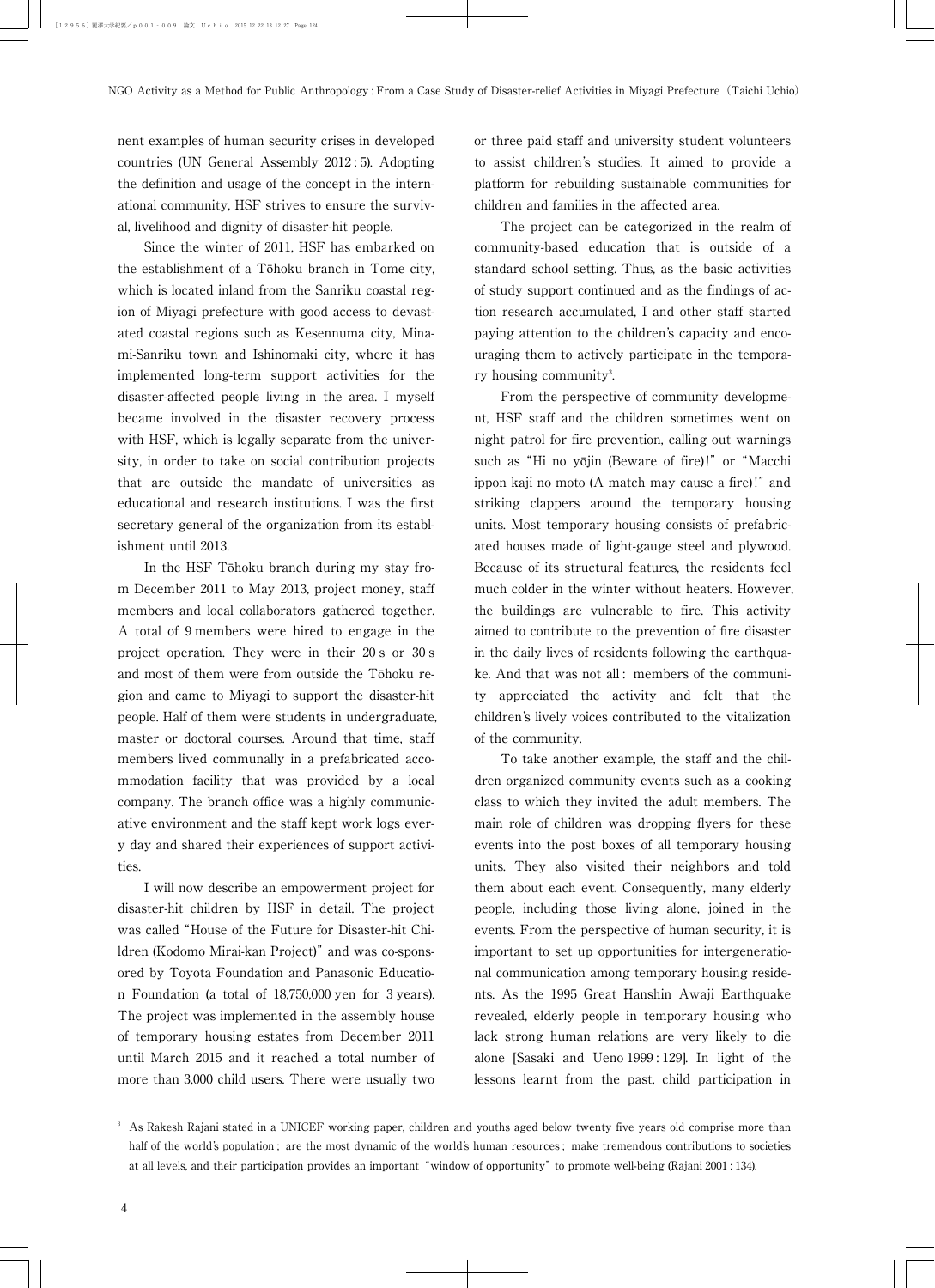the process of post-disaster reconstruction should be recognized as a key concept in creating a community that is resilient to the effects of disasters.

The empowerment project for disaster-hit children achieved a clear result, backed by the large number of participants and many voices of support. It is easy to focus on their vulnerability and to claim the necessity of support. And yet, what is important in this practical study of a disaster-relief activity is to illustrate the diverse aspects of the support recipients. It is for this purpose that I described the children's potential to be active community members. And this is not all that I need to say about this case study.

Since anthropologists are trained to focus their analytic lens on the power relationship vis-a-vis people in the field, the reflexivity involved in the research process should be utilized for the support process as well. Otherwise, success stories written by those involved with NGOs will always contain more risks of representing themselves as"capable disaster-relief supporters"and objectifying the support recipients as"appreciative disaster-hit people."What is important here is to reconsider the dichotomy and to draw more realistic lessons. Therefore, I would like to point out several inconvenient truths for NGO workers that I faced during the project, from the critical perspective of an anthropological researcher, rather than as an NGO worker promoting human security.

The first inconvenient truth is related to the adverse effects of helping. HSF staff witnessed how some disaster-hit children were indulged by massive support from multiple actors. This sometimes instills in the children a lack of respect for their supporters from outside. In a related move, a school official in the disaster-hit area commented about disaster-relief activities as follows."Thanks to the generosity of many donors, our school equipment has been renewed after the disaster. Although we do appreciate them, more assistance might be too much. It is not good for students'mental growth (April, 2012)."As a matter of fact, HSF staff scolded the children several times when they roughly used relief goods like stationery or toys.

Another inconvenient truth is related to the public relations dilemma faced by NGOs. From a management perspective, NGO outcome reports have to be widely publicized to represent their humanitarian efforts. The unique practices for the development of disaster-stricken areas can be important PR tools for funding. In the case of HSF, the site photographs of disaster-hit children were crucial for the advertisement of its activities. However, some of the children disliked having their pictures taken. The children seemed to vaguely notice the NGO's egoistic purpose and they were uncooperative even though the staff attempted to be privacy-conscious. One day in the early period of the project, when a HSF staff member held a camera during a support activity, an elementary school girl said to her friend,"Be careful of that camera!"

Furthermore, discourse about "vulnerable disaster-hit children"is not always down-to-earth. Some of them felt life in temporary housing was not bad. The children said it was even fun because they could live closer to their friends in the temporary housing estate. When HSF staff asked the question "Don't you have any problems because of the disaster?", the children answered "nothing special" many times. Therefore, the need for support and the meaning of the project often became controversial among the staff.

I have sought to reveal both the positives and the negatives of the empowerment project implemented by HSF in which I participated. What is necessary in this case study is not further debate over the rights and wrongs of the project, but a discussion about the research method of public anthropology based on NGO activities.

During my fieldwork, qualitative research on the livelihood of disaster-hit people was carried out in the context of support activities for temporary housing communities. Research findings were applied in planning more suitable assistance, and the enhanced support activities in turn necessitated further research. And meanwhile, I put my experiences and thoughts into words. Although my work to date considers disaster-relief activities as "gift-giving," a familiar notion in anthropology (Uchio 2013, 2014), I also had another important form of output. That is grant applications for NGO projects. Document preparation was one of my roles in HSF. Consequently, two other projects<sup>4</sup> (2,000,000 yen each) related to Kodomo Mirai-kan Project were funded by different foundations. Needless to say, both the real experience in disaster-relief activities and the problem finding skills amassed through academic training helped me a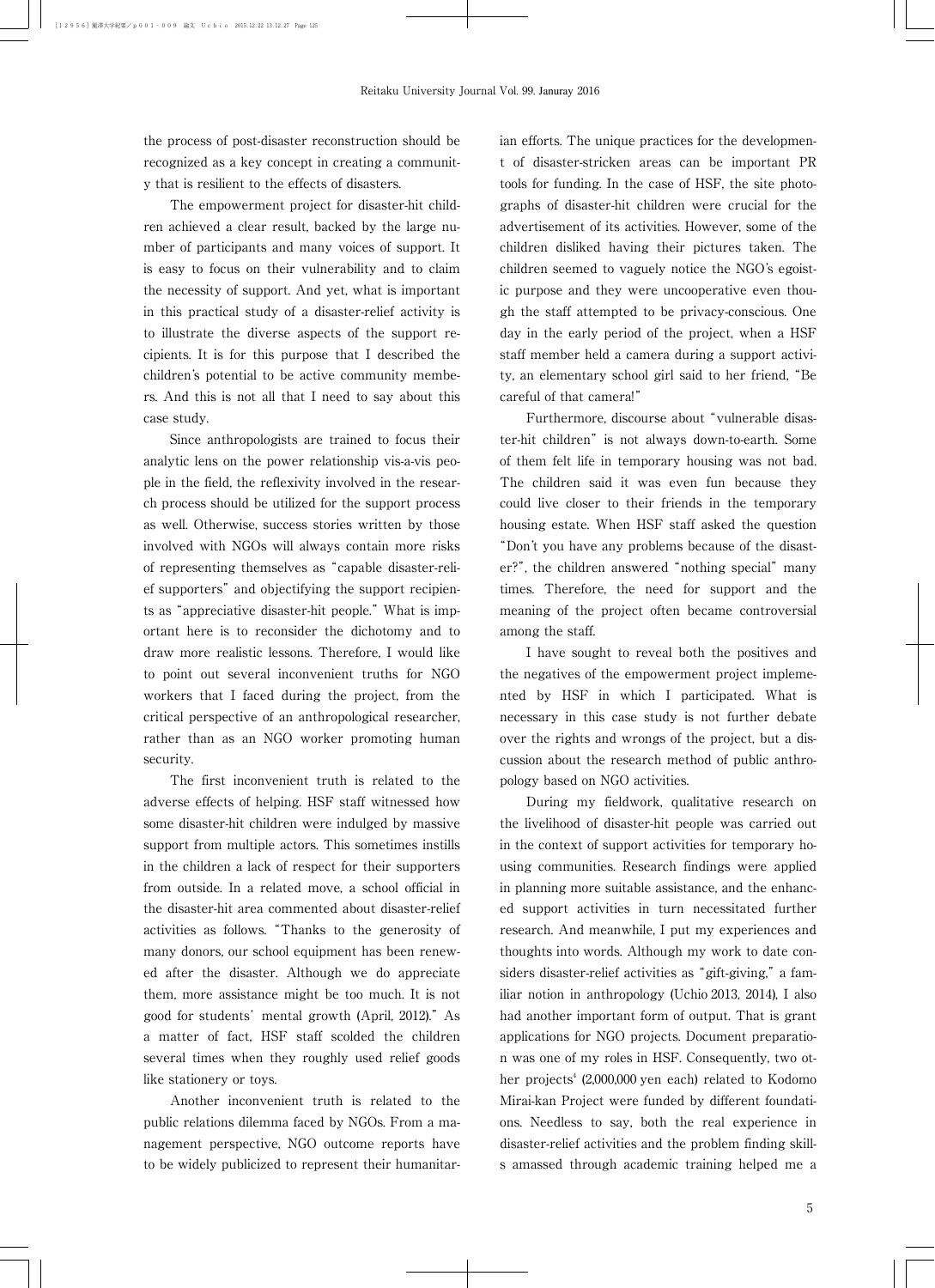great deal. I found that this work was actually similar to writing grant applications for research promotion, which graduate students in Japan usually challenge themselves to do over and over again. In fact, these funds enabled me to continue long-term research associated with the projects.

Retrospectively speaking, I used to be consumed by the feeling that I and my organization were stirring up problems for people in order to gain the financial wherewithal for solving them. It may be so. However, once the funding and the staff for the project were gathered and the disaster-relief activities started, the site could no longer be controlled by the planner and I had enough work on my hands to follow the changes in the field caused by the projects. In the process, I attempted to be constantly aware of my anthropological lens in order to understand disaster-hit people and to assess ourselves as NGO workers.

By these means, a field of public anthropology that brings trials and errors for the well-being $5$  of the recipients (which often overlaps with the research subject) has been gradually taking shape.

## **4. Conclusion : Making Public Anthropology Work beyond Academia**

In this paper, I have argued that the moral issue of aid and the methodological issue of tension between theory and practice are important factors for the anthropology of disaster. Furthermore, through an autobiographical account of my engagement as a half-practitioner and half-anthropologist in the disaster recovery process, I aimed at describing a method of grass-roots public anthropology that is possible even at graduate-student level<sup>6</sup>. .

For further discussion based on the case study, let us focus again on the phrase of James Peacock : "public or perish" that questions the very future of anthropology. After 3. 11, I have been motivated to participate in the controversy, initially at the national level. In order to give adequate consideration to the significance of the method this study has proposed, it is meaningful to examine the position of anthropology, formally referred to as cultural anthropology, in the context of Japanese academic society.

Here, I would like to pay attention to Grants-in-Aid for Scientific Research (KAKENHI). It is a state undertaking by the Ministry of Education, Culture, Sports, Science and Technology (MEXT) and the Japan Society for the Promotion of Science (JSPS), which is an extra-departmental body of the ministry. KAKENHI grants are awarded to promote creative and pioneering research widely ranging from the humanities and social sciences to the natural sciences (JSPS 2010).

As a measure of the presence of cultural anthropology, let us refer to the"FY 2013 Grants-in-Aid Distribution Chart (MEXT 2013)" for newly selected research projects. According to this report, the total number of projects funded was 24,439 and the total amount of funding was 55.6 billion yen. The sectorial allotment was as follows : 84.2% for the natural sciences (47.9% for Bioscience, 36.3% for Science & Engineering), 12.4% for the humanities and social sciences, and 3.4% for others. According to MEXT, the average allotment per project was 2,226,000 yen (as of April 2013).

The tendency to allocate the lion's share of funding to the natural sciences has continued for a long time. The humanities, comprising philosophy, linguistics, literature, history, human geography, cultural

<sup>&</sup>lt;sup>4</sup> One is "Creating Contemporary Folktales for Disaster-prevention (Bousai no Gendai Minwa Sousaku Project)" in order to preserve lessons of the disaster in narrative form. It has been financed by the Cabinet Office from the winter of 2012. The other is "Learning Space : Tsubaki (Manabi-ba Tsubaki Project)"as the next educational support of Kodomo mirai-kan project. It was accepted by Lush Japan Charity Bank at the end of 2014.

<sup>5</sup> There is also the necessity to discuss what the well-being of the recipient means, a task required of anthropologists who engaged in such activity.

<sup>&</sup>lt;sup>6</sup> Concerning student participation in public anthropology, David Slater and Maja Veselič presented a paper on another disasterrelief project started from Sophia University. The project, called "Archive of Hope,"has conducted interviews with disaster-hit people in accordance with university-based volunteer works. It has continued as a part of a regular class for which students signed up and receive credit. The scholars and students worked together cooperatively and they uploaded a wide array of video interviews in Iwate, Miyagi and Fukushima to a website (tohokukaranokoe. org). From the perspective of public anthropology, Slater and Veselič place importance on accessibility of the product to a non-academic audience including the interviewees in disaster-hit areas (Slater and Veselič 2014: 120-125).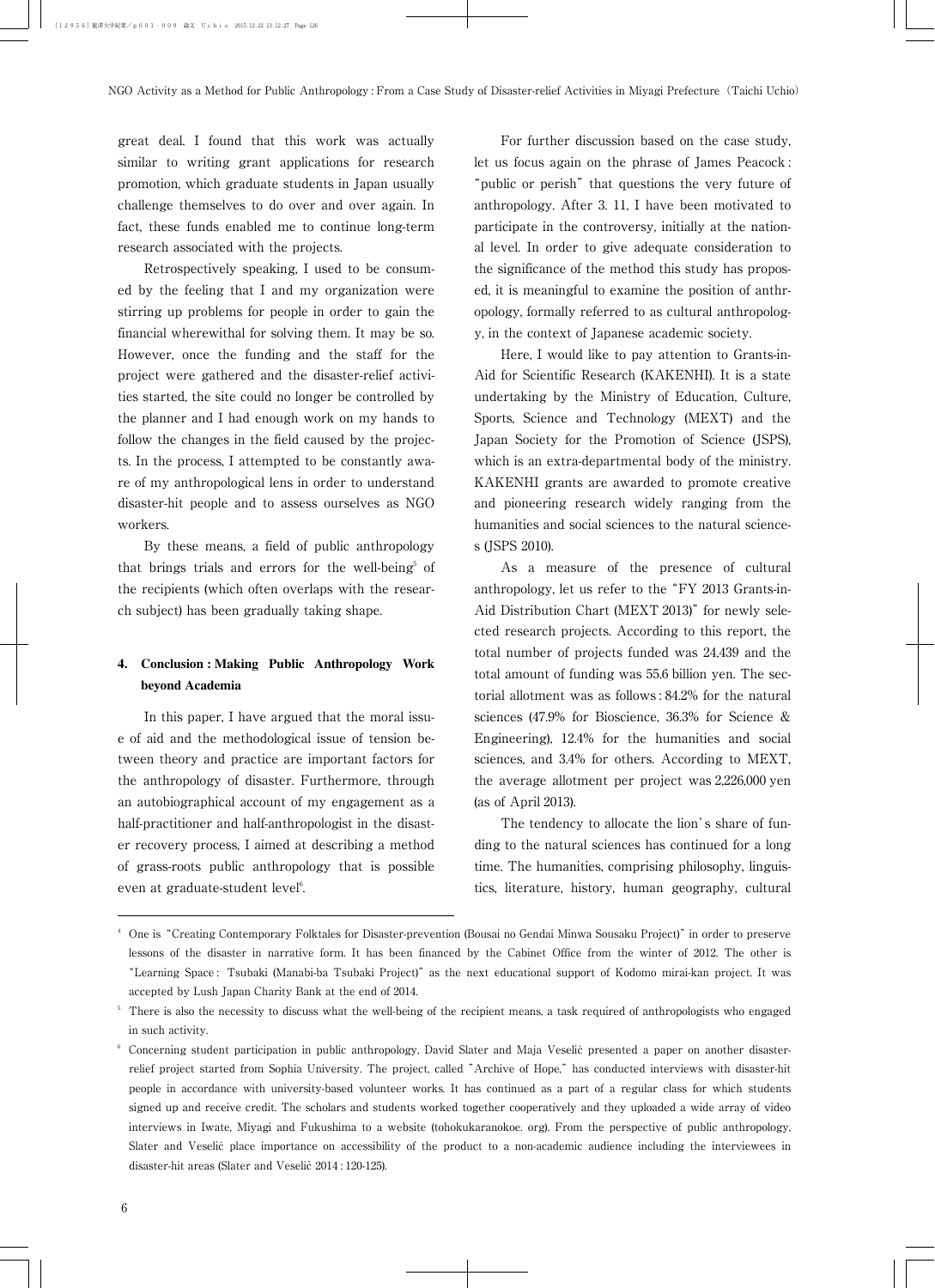anthropology, psychology, education, art, and etc., received just 4.6% (2.6 billion yen) out of the 12.4% (6.9 billion yen) from the section of the social sciences. Within the humanities, that figure of 2.6 billion yen was shared among 1,732.5 projects. The average allotment in the section is only about 1.5 million yen per project. This amount of money is about twothirds of the overall average that includes the natural sciences.

If the pattern of funding is not merely a reflection of the respective value and importance attached to the various academic disciplines in Japanese academic society, we can say that there is a strong premise that projects in the humanities are possible at low cost. As for cultural anthropology, the application of funds is supposed to be for fieldwork expenses such as traveling, accommodation, insurance, immunization, personal computer, books, printing, and maybe payments to research collaborators. Expensive laboratory instruments are not necessary for most studies of cultural anthropology, unlike the natural sciences. Although it is considered to be a merit of the humanities that brilliant research can be inexpensively produced, this premise can bring about rigidity of research methods within the constraints of actual budget allotments.

However, I do not intend to directly criticize the existing structure of Japanese academic society, nor to call for an increase in allocations to the humanities. What is important is rather to look beyond academia. Here, I would like to emphasize public anthropology with its strong affinity for NGO projects that have been supported by a different domain of funding from government research grants. HSF is an embodiment of my conception of public anthropology. To promote public anthropology at the grass-roots level, we should not only focus on research grants but also make use of NGO funds that serve as an important driving force in delivering their social contribution.

Let me summarize the points of this paper. Looking back on my experience in HSF, the following arguments can be made : (1) devising ways of engagement different from those of traditionally prescribed anthropological fieldwork can be a key concept of public anthropology, (2) incorporating anthropological research into the framework of NGO activities is one way to enable linking between anthropological fieldwork and disaster-relief activities, 3) leveraging instruments and resources from civil society can contribute to developing fieldwork methods.

In the coming era of "public or perish" in Japan. I believe a certain kind of anthropology will survive better outside the academic structure and mindset<sup>7</sup>. .

#### **References**

- Borofsky, Robert (2000) Public Anthropology. Where To? What Next? *Anthropology News* 41(5) : 9-10.
- Burawoy, Michael (2005) 2004 Presidential Address : For Public Sociology. *American Sociological Review* 70(1) : 4-28.
- Commission on Human Security (CHS)(2003) *Human Security Now : Protecting and Empowering People*. New York : Commission on Human Security.
- Farmer, Paul (2003) *Pathologies of Power : Health, Human Rights, and the New War on the Poor.* Berkley : University of California Press.
- Fisher, William F. (1997) DOING GOOD? The Politics and Antipolitics of NGO Practices. *Annual Review of Anthropology* 26 : 439-464.
- Hoffman, Susanna and Anthony Oliver-Smith (2001) Introduction : Why Anthropologists Should Study Disasters. In Susanna Hoffman and Anthony Oliver-Smith (eds.), *Catastrophe & Culture : The Anthropology of Disaster* (pp. 3-22). New Mexico : School of American Research Press.
- Ichinosawa, Jumpei, Shuhei Kimura, Hiromu Shimizu and Isao Hayashi (2011) Higashi nihon daishinsai ni yosete (On the Great East Japan Earthquake). *Bunka Jinruigaku* (Japanese Journal of Cultural Anthropology) 76(1) : 112-116.
- The Institute for Himalayan Conservation (IHC) (2015) *Kawakita Jiro sensei to IHC no ayumi* (The history of IHC with Dr. Jiro Kawakita). http : //

<sup>7</sup> It is worth mentioning that other HSF student staff members also conducted qualitative research sparked by their experience of disaster-relief activities. Although not all of them are students at the Human Security Program of the University of Tokyo, or majoring in cultural anthropology, they took a similar approach to mine. One undergraduate thesis and two master degree theses based on qualitative research through the interaction with disaster-affected communities have already been submitted to their respective universities. Some of them retired from their positions as HSF Tōhoku staff upon graduation.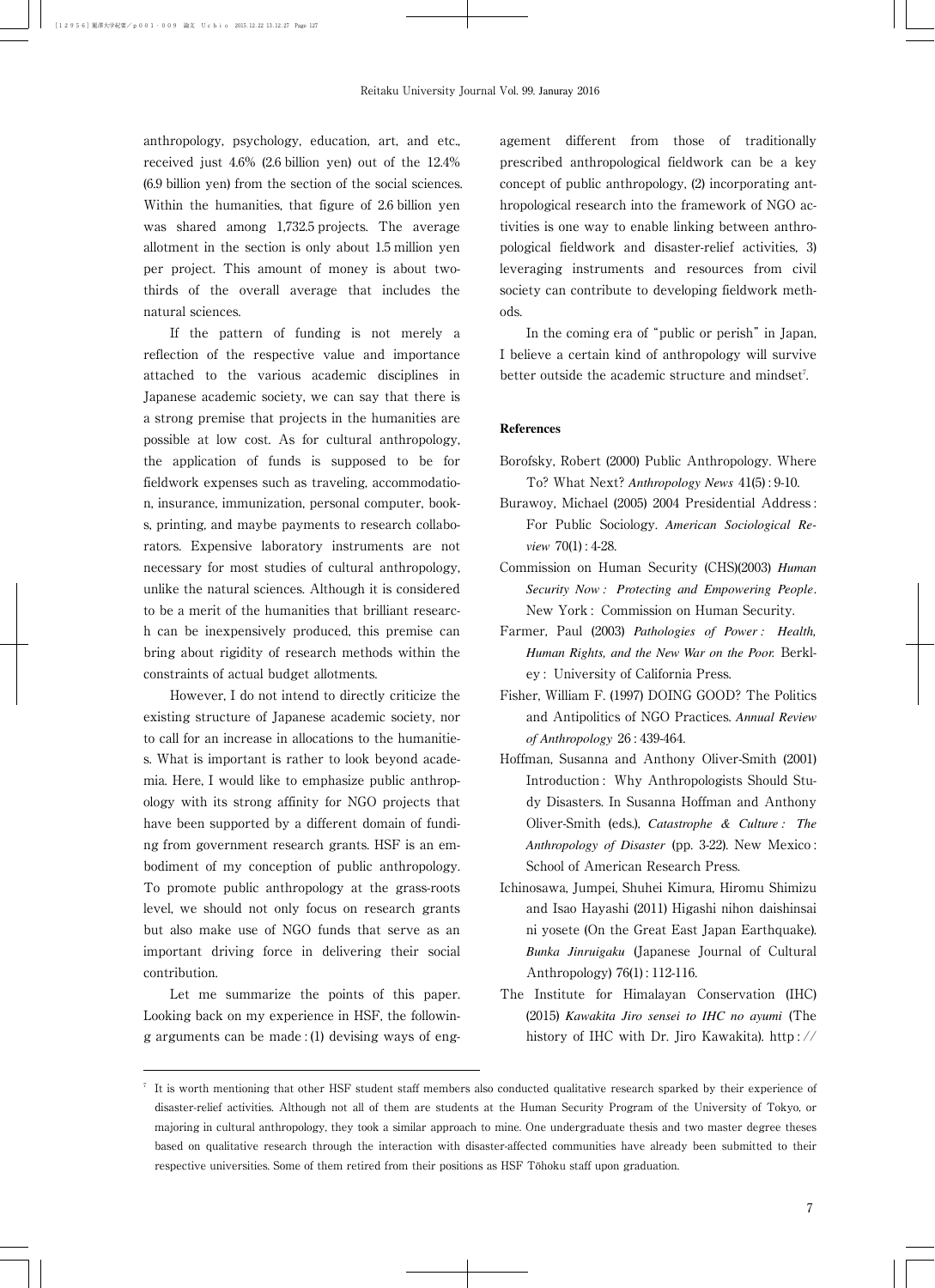ihc-japan.org/about/history. Accessed 2015/08/ 08.

- Japan Society for the Promotion of Science (JSPS) (2010) *Outline of Grants-in-Aid for Scientific Research <KAKENHI>*. http : //www.jsps.go.jp/english/ e-grants/index.html. Accessed 2015/08/08.
- Kawakita, Jiro (1974) *Kaigai kyōryoku no tetsugaku* : *Himaraya deno jissen kara* (A Philosophy of Overseas Cooperation : From a Practical Case in Himalaya). Tokyo : Chuko Shinsho.
- Kelman, Ilan and JC Gaillard (2009) Challenges and Opportunities of Disaster-Related Public Anthropology. *Asian Journal of Environment and Disaster Management* 1(2) : 119-139.
- Kidder, Tracy (2009) *Mountains Beyond Mountains : The Quest of Dr. Paul Farmer, a Man Who Would Cure the World.* New York : Random House.
- Lamphere, Louise (2004) The Convergence of Applied, Practicing, and Public Anthropology in the 21 st Century. *Human Organization* 63(4) : 431- 443.
- Lassiter, Luke Eric (2008) Moving Past Public Anthropology and Doing Collaborative Research. *NAPA Bulletin* 28(1) : 70-86.
- Marcus, George (2005) The Passion of Anthropology in the United States. *Anthropological Quarterly* 78 (3) : 673-697.
- Ministry of Education, Culture, Sports, Science and Technology (MEXT).(2013) *Heisei 25 nendo kakenhi no haibun jyōkyō nado ni tsuite (gaiyō)* (The Brief Report on The Allotment of KAKANHI in FY 2013), http : //www.mext.go.jp/a\_menu/shinkou / hojyo / \_ icsFiles / afieldfile / 2013 / 05 / 20 / 1335064\_01.pdf. Accessed 2015/08/08.
- Miura, Atsushi (2001) NGO heno jinruigaku teki apur*o¯chi* : *Aratana gendai no shiminsyakairon ni mukete* (An Anthropological Approach to NGO : Toward a New Discussion on Contemporary Civil Society). *Bunka Jinruigaku Kenkyu¯* (Journal of Waseda Society of Cultural Anthropology) 2 : 1- 22.
- Purcell, Trevor W. (2000) Public Anthropology : An Idea Searching for a Reality. *Transforming Anthropology* 9 (2) : 30-33.
- Rajani, Rakesh (2001) *The Participation Rights of Adolescents : A Strategic Approach, UNICEF Working Paper Series.* http : //www.unicef.org/Participation\_Rights\_of\_Adolescents\_Rajani\_2001. pdf. Accessed 2015/08/08.
- Sanday, Peggy Reeves (2003) *Public Interest Anthropology : A Model for Engaged Social Science.* http : // www.sas.upenn.edu/~psanday/SARdiscussion% 20 paper.65.html. Accessed 2015/08/08.
- Sasaki, Shinko and Katsuyo Ueno (1999) Creating a living community for the elderly-A study on group living for the elderly in Japan. In Amarjit Singh, Jimmie Hinzem and Richard J. Coble (eds.), *Implementation of Safety and Health on Construction Sites* (pp.122-130). Rotterdam, Netherland, A. A. Balkema.
- Scheper-Hughes, Nancy (2009) Rotten trade : Millennial Capitalism, Human Values and Global Justice in Organ Trafficking. In Mark Goodale (ed.), *Human Rights : An Anthropological Reader* (pp. 167- 197). Malden, MA : Blackwell.
- Shima, Mutsuhiko, Ichiro Numazaki and Ryo Kubota (2009) Purojekuto shōkai : Ibunka kyōsei no kōkyō jinruigaku teki Kenkyū (Project Introduction: Public Anthropological Study of Cross-Cultural Coexistence). *Tōhoku Jinruigaku Rondan* (Tohoku Anthropological Exchange) 8 : 127-131.
- Slater, David H. and Maja Veselič (2014) Public Anthropology of Disaster and Recovery : "Archive of Hope."*Japanese review of cultural anthropology* 15 : 115-126.
- Takakura, Hiroki and Katsuhiko Takizawa (2013) *Mukei minzoku bunkazai ga hisai suru toiu koto : Higashi nihon daishinsai to Miyagiken enganbu chiikisyakai no minzokushi* (When Disasters Hit Intangible Folk Cultural Assets : A folklore Ethnography of the Great East Japan Earthquake and Local Communities in Miyagi Prefecture). Tokyo : Shinsensha.
- Uchio, Taichi (2013) Higashi nihon daishinsai no kōkyo¯ jinruigaku kotohajime : Miyagiken Sanrikuchihō ni okeru hisaichi shien no genba kara (The Dawn of Public Anthropology after the Great East Japan Earthquake : At the Site of Disasterrelief Activities in Sanriku Area, Miyagi Prefecture, Japan). *Bunka Jinruigaku* (Japanese Journal of Cultural Anthropology) 78(1) : 99-110.
- Uchio, Taichi (2014) Higashi nihon daishinsai ni okeru hisaisha no songen to jiritsu : Enjozuke kara no dasshutsu wo kadai ni (The Dignity and Self-reliance of Disaster-hit People in the Great East Japan Earthquake : Escaping from Disempowerment by Excessed Support Activities). *Seikyō Sō*ken Shō Dai 10 Kai Joseijigyō Kenkyūronbunshū